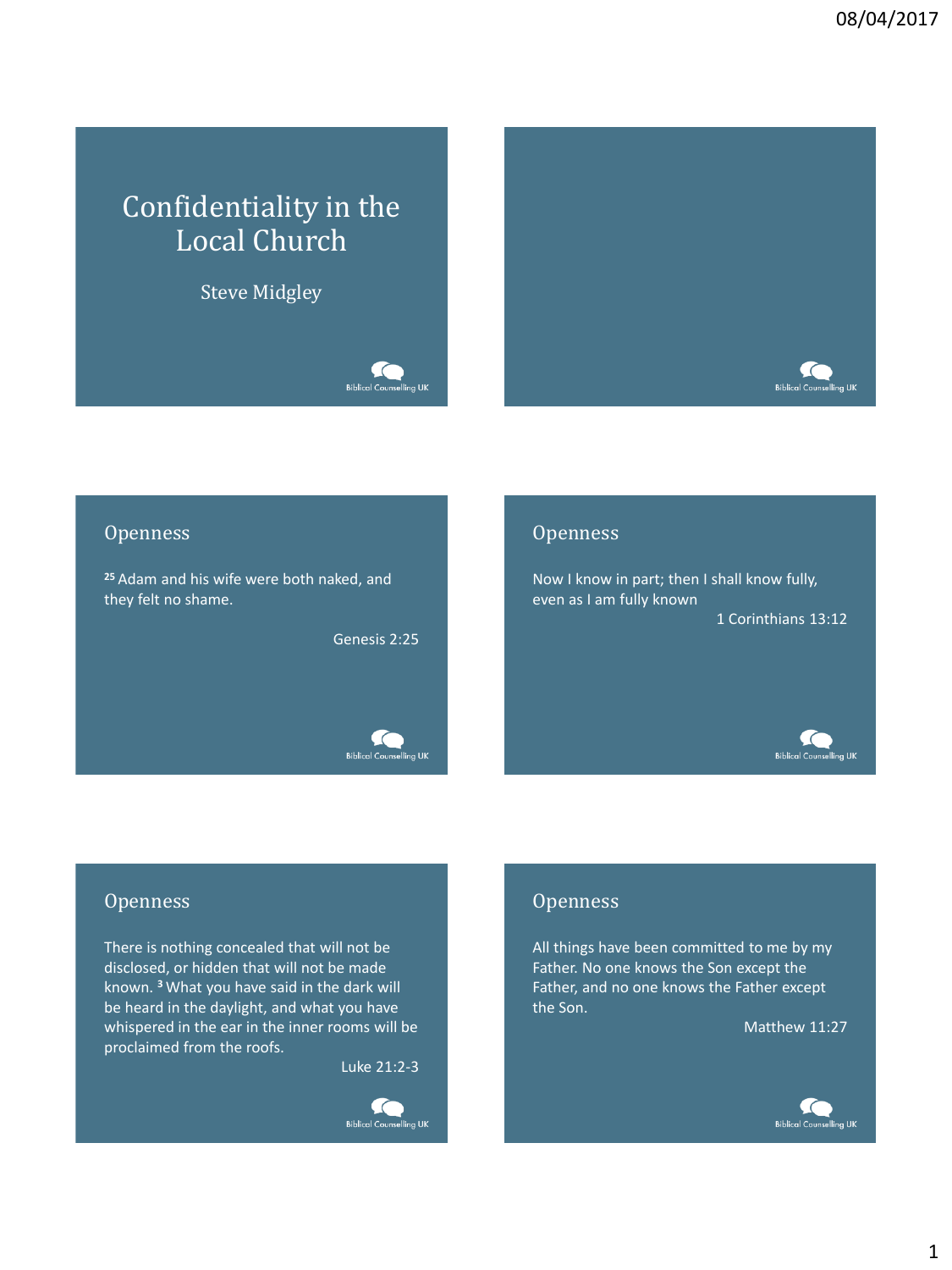## Hiddenness

They realised that they were naked; so they sewed fig leaves together and made coverings for themselves.

Genesis 3:7



#### Hiddenness

The LORD God made garments of skin for Adam and his wife and clothed them. Genesis 3:21



#### Hiddenness

Jesus warned them not to tell anyone about him.

Mark 8:30

#### fo Biblical Counselling UK

# Hiding and openness

|                 | <b>Negative</b> | <b>Positive</b> |
|-----------------|-----------------|-----------------|
| <b>Hiding</b>   |                 |                 |
| <b>Openness</b> |                 |                 |
|                 |                 |                 |

# Hiding and openness

|                 | <b>Negative</b>  | <b>Positive</b> |
|-----------------|------------------|-----------------|
| <b>Hiding</b>   | A cloak for evil |                 |
| <b>Openness</b> |                  |                 |
|                 |                  |                 |

# Hiding and openness

|                 | <b>Negative</b>  | <b>Positive</b>       |
|-----------------|------------------|-----------------------|
| <b>Hiding</b>   | A cloak for evil | A guard against pride |
| <b>Openness</b> |                  |                       |
|                 |                  |                       |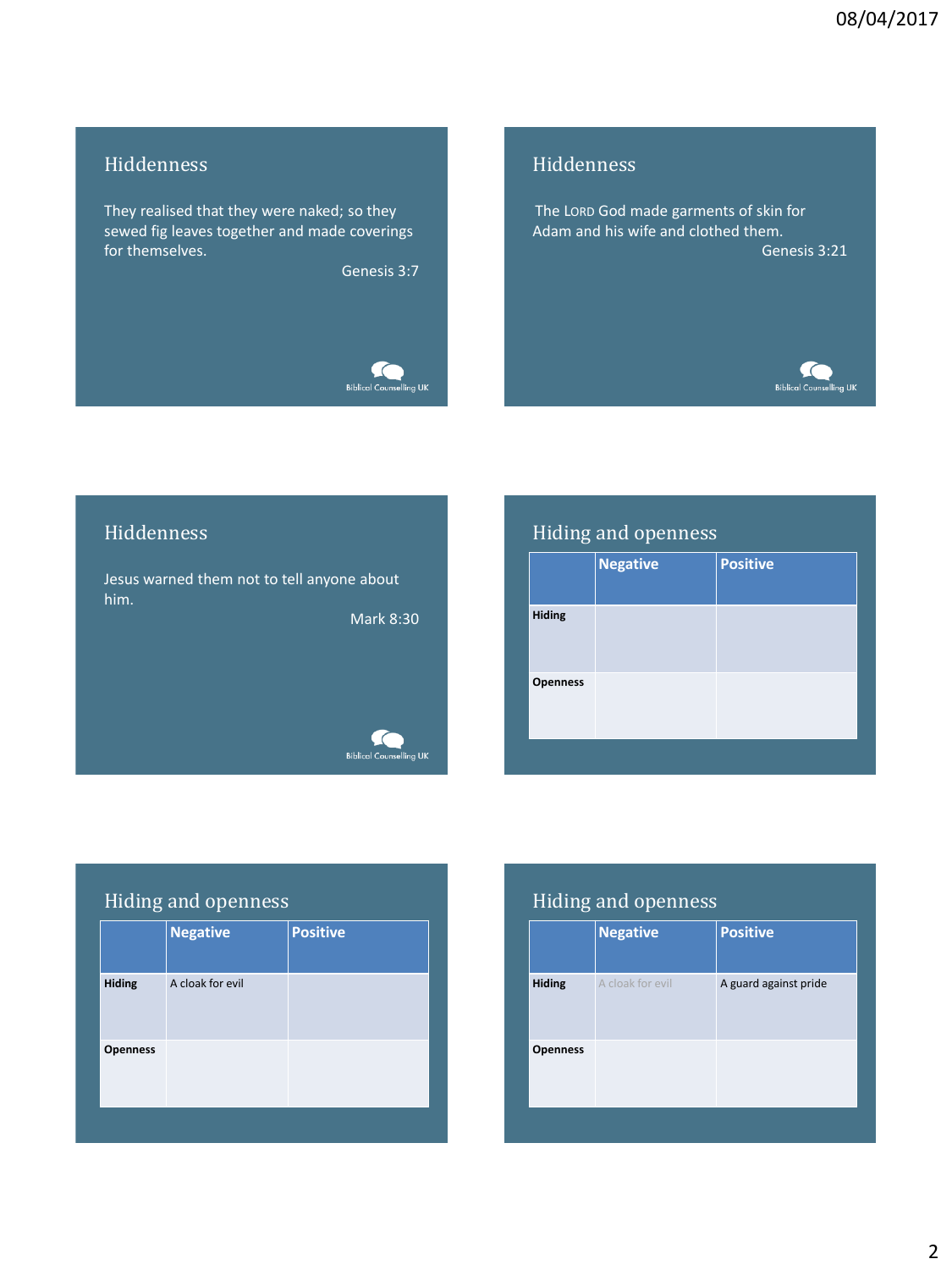|                 | <b>Negative</b>  | <b>Positive</b>            |
|-----------------|------------------|----------------------------|
| <b>Hiding</b>   | A cloak for evil | A guard against pride      |
| <b>Openness</b> |                  | Trust through shared lives |

|                 | <b>Negative</b>                      | <b>Positive</b>            |
|-----------------|--------------------------------------|----------------------------|
| <b>Hiding</b>   | A cloak for evil                     | A guard against pride      |
| <b>Openness</b> | Power through<br>artificial intimacy | Trust through shared lives |

## Confidentiality

*Doctors shall preserve absolute secrecy on all he knows about his patient because of the confidence entrusted in him.*

> World Medical Association International Code of Medical Ethics 1949

> > fo **Biblical Counselling UK**

# Confidentiality

• The myth of confidentiality

# **Confidentiality in the family**

- 1. Free flow of information
- 2. Deliberate concealing of information
- 3. Permitted exchange of information
- 4. Unbalanced exchange of information
- 5. Immature revealing of information
- 6. Progressive disclosure of information



# **Confidentiality in the church**

- A bias toward openness
- A familial model
- An emphasis on trust
- A community of grace

**Biblical Counselling UK**